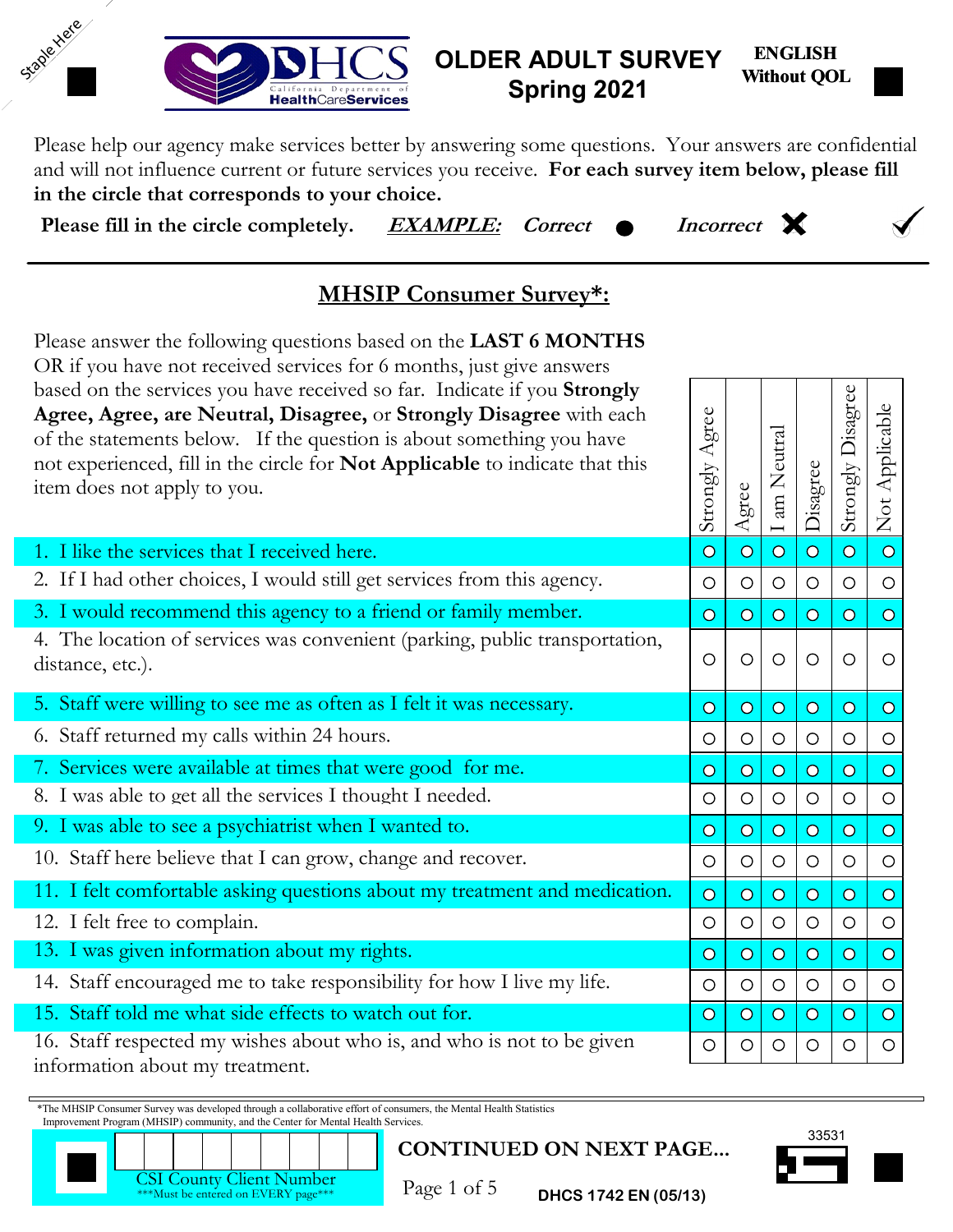|                                                                                                                  | Agree<br>Strongly | gree                  | Neutral<br>am         | isagree    | sagree<br>Strongly    |  |
|------------------------------------------------------------------------------------------------------------------|-------------------|-----------------------|-----------------------|------------|-----------------------|--|
| 17. I, not staff, decided my treatment goals.                                                                    | $\overline{O}$    | $\overline{\text{O}}$ | $\overline{\text{O}}$ | $\bigcirc$ | $\circ$               |  |
| 18. Staff were sensitive to my cultural background (race, religion, language,<br>etc.).                          | $\circ$           | ◯                     | ◯                     | ∩          | ∩                     |  |
| 19. Staff helped me obtain the information I needed so that I could take<br>charge of managing my illness.       | $\overline{O}$    | $\overline{\rm O}$    | $\overline{O}$        | $\circ$    | $\overline{\text{O}}$ |  |
| 20. I was encouraged to use consumer-run programs (support groups,<br>drop-in centers, crisis phone line, etc.). | $\circ$           | O                     | $\circ$               | Ω          | $\left(\right)$       |  |

## **As a direct result of the services I received:**

| 21. I deal more effectively with daily problems.          | C                     | $\cup$  |                | $\rm{O}$                |                         |                       |
|-----------------------------------------------------------|-----------------------|---------|----------------|-------------------------|-------------------------|-----------------------|
| 22. I am better able to control my life.                  | $\circ$               | O       | $\circ$        | $\circ$                 | $\circ$                 | С                     |
| 23. I am better able to deal with crisis.                 | $\circ$               | $\circ$ | $\overline{O}$ | $\overline{\mathbf{O}}$ | $\mathbf{\circ}$        | $\overline{\text{O}}$ |
| 24. I am getting along better with my family.             | O                     | O       | O              | O                       | O                       | $\circ$               |
| 25. I do better in social situations.                     | $\overline{O}$        | $\circ$ | $\Omega$       | $\overline{\text{O}}$   | $\bigcirc$              | $\overline{O}$        |
| 26. I do better in school and /or work.                   | O                     | $\circ$ | O              | $\circ$                 | O                       | $\circ$               |
| 27. My housing situation has improved.                    | $\overline{\text{O}}$ | $\circ$ | $\Omega$       | $\overline{\mathsf{O}}$ | $\overline{\mathsf{O}}$ | $\overline{O}$        |
| 28. My symptoms are not bothering me as much.             | O                     | $\circ$ | $\circ$        | $\circ$                 | lO                      | $\circ$               |
| 29. I do things that are more meaningful to me.           | $\overline{O}$        | $\circ$ | $\overline{O}$ | $\overline{\mathsf{O}}$ | $\mathbf{\circ}$        | $\overline{O}$        |
| 30. I am better able to take care of my needs.            | O                     | $\circ$ | ◯              | $\circ$                 | $\circ$                 | $\circ$               |
| 31. I am better able to handle things when they go wrong. | $\overline{\text{O}}$ | $\circ$ | $\overline{O}$ | $\overline{\mathsf{O}}$ | $\circ$                 | $\overline{O}$        |
| 32. I am better able to do things that I want to do.      | Ο                     | $\cup$  | O              | ∩                       |                         | ∩                     |

## **For Questions #33-36, please answer for relationships with persons other than your mental health provider(s).**

## **As a direct result of the services I received:**

| 33. I am happy with the friendships I have.                              |  |  | 0   0   0   0   0     |
|--------------------------------------------------------------------------|--|--|-----------------------|
| 34. I have people with whom I can do enjoyable things.                   |  |  | 0 0 0 0 0 0           |
| 35. I feel I belong in my community.                                     |  |  |                       |
| 36. In a crisis, I would have the support I need from family or friends. |  |  | │ ○ │ ○ │ ○ │ ○ │ ○ │ |



## **CONTINUED ON NEXT PAGE...**  $\qquad \qquad \qquad$  <sup>33531</sup>



Page 2 of 5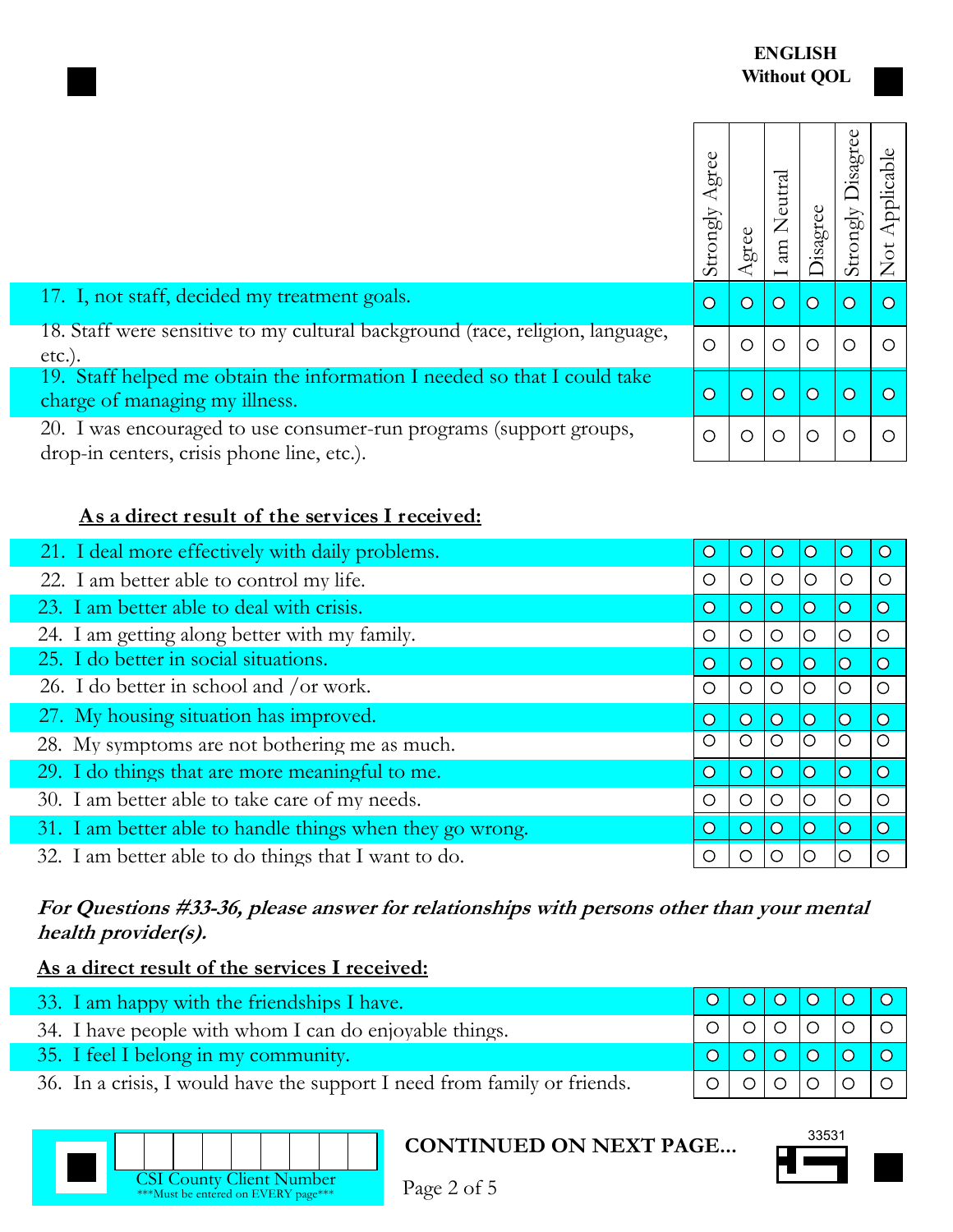

## **Please answer the following questions to let us know how you are doing.**

## **1. Approximately, how long have you received services here?**

This is my first visit here. I have had more than one visit but I have received services for less than one month.  $\circ$  1 - 2 Months 3 - 5 Months 6 months to 1 year  $\circ$  More than 1 year (Skip to #5)

**Please answer Questions #2 - 4, below, if you have been receiving services for ONE YEAR OR LESS. If you have been receiving services for "MORE THAN ONE YEAR," please SKIP to Questions #5.**

- **2. Were you arrested since you began to receive mental health services?** O Yes O No
- **3. Were you arrested during the 12 months prior to that?** O Yes O No
- **4. Since you began to receive mental health services, have your encounters with the police . . .**

| O been reduced           | O stayed the same | O increased | O not applicable             |
|--------------------------|-------------------|-------------|------------------------------|
| (for example, I have not |                   |             | (I had no police encounters) |
| been arrested, hassled   |                   |             | this year or last year)      |
| by police, taken by      |                   |             |                              |
| police to a shelter or   |                   |             |                              |
| crisis program)          |                   |             |                              |

**Please answer Questions #5 - 7 only if you have been receiving mental health services for "MORE THAN ONE YEAR."**

|                                                          | 5. Were you arrested during the last 12 months?             |                                      |  |                         |  |  |
|----------------------------------------------------------|-------------------------------------------------------------|--------------------------------------|--|-------------------------|--|--|
| 6. Were you arrested during the 12 months prior to that? |                                                             | $\overline{OY}$ es $\overline{ON_O}$ |  |                         |  |  |
|                                                          | 7. Over the last year, have your encounters with the police |                                      |  |                         |  |  |
| O been reduced                                           | O stayed the same                                           | O increased                          |  | O not applicable        |  |  |
| (for example, I have not                                 |                                                             |                                      |  | (I had no police        |  |  |
| been arrested, hassled by                                |                                                             |                                      |  | encounters this year or |  |  |
| police, taken by police to a                             |                                                             |                                      |  | last year)              |  |  |
| shelter or crisis program)                               |                                                             |                                      |  |                         |  |  |





Page 3 of 5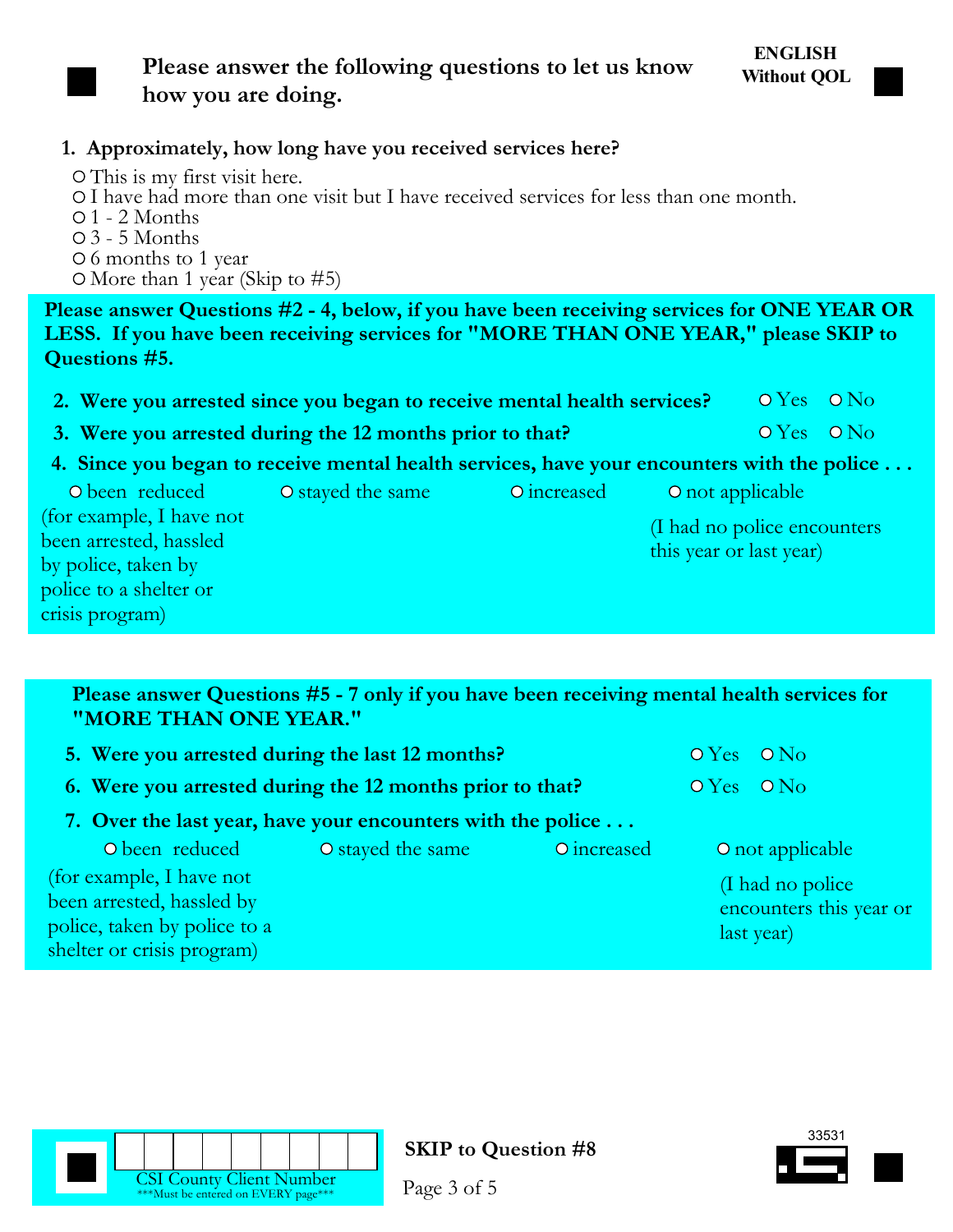

**Please answer the following questions to let us know a little about you.**

## **ENGLISH Without QOL**

| 8. What is your gender?                                                                                                                                                                                                    |  | O Female O Male O Other |
|----------------------------------------------------------------------------------------------------------------------------------------------------------------------------------------------------------------------------|--|-------------------------|
| 9. Are you of Mexican / Hispanic / Latino origin?                                                                                                                                                                          |  | $OYes$ $ONo$ $OUnknown$ |
| O Unknown<br>10. What is your race? (Please mark all that apply.)<br>O American Indian / Alaskan Native O Native Hawaiian / Other Pacific Islander<br>O Asian O White / Caucasian<br>O Black / African American<br>O Other |  |                         |

11. What is your date of birth? (Write it in the boxes AND fill in the circles that correspond. (See Example.)

## A. Write in your date of birth



B. Fill in the corresponding circles

|   | $\mathbf 0$        | $\sim$ 0 $\prime$    | $\bullet$                                       | $\circ$                     | $\mathbf 0$                                     | 0 <sup>1</sup> | $\circ$              | $\circ$                           |  |
|---|--------------------|----------------------|-------------------------------------------------|-----------------------------|-------------------------------------------------|----------------|----------------------|-----------------------------------|--|
|   | $\epsilon_{\perp}$ | $\bigcap$            | $\left[1\right]$                                | Ŧ                           | $\mathbf{1}$                                    | Ω              | 7                    | ∩                                 |  |
| 2 | $\left(2\right)$   | ⊘                    | $\left( \frac{2}{2} \right)$                    | $\Omega$                    | $\left( \frac{1}{2} \right)$                    | $\bigcirc$     | $\binom{2}{2}$       | $\overline{O}$                    |  |
|   | $\Omega$           | $\overline{(\cdot)}$ | $\bigcirc$                                      | ⊙                           | $\left( \begin{array}{c} 3 \end{array} \right)$ | ⊙              | ⊙                    | $\overline{O}$                    |  |
|   | $\overline{4}$     | $\Omega$             | $\overline{4}$                                  | 4                           | $\overline{4}$                                  | $-4$           | 4                    | $\Omega$                          |  |
| 5 | $\circ$            | $\overline{(\cdot)}$ | $\left(5\right)$                                | $\odot$                     | $\left[ 5 \right]$                              | $\bigodot$     | ∩                    | $\overline{(\overline{\cdot})}$   |  |
| 6 | (6)                | $\mathbb{Q}$         | $\left[ \begin{array}{c} 6 \end{array} \right]$ | $_4$ 6 $\blacktriangledown$ | $\left[6\right]$                                | (၅)            | ( 6 )                | $\overline{(\mathstrut\hat{}\,)}$ |  |
|   | ∩                  | ⊙                    | $\frac{1}{7}$                                   | $\frac{1}{2}$               | $7^{\circ}$                                     | $\mathcal{T}$  | $\frac{1}{\epsilon}$ | $\overline{O}$                    |  |
|   | $^{8}$             | ☞                    | $^{\circ}$ 8                                    | $-8$                        | $^{\circ}$ 8                                    | (8)            | $^{[8]}$             | $\Omega$                          |  |
|   | 9                  | ှ                    | $_{9}$                                          | $\mathsf g$                 | ່ 9                                             | ່າ             | ່ 9                  | $\odot$                           |  |

## **EXAMPLE:** Date of birth on April 30, 1967:

### A. Write in your date of birth

### B. Fill in the corresponding circles





**CONTINUED ON NEXT PAGE...**